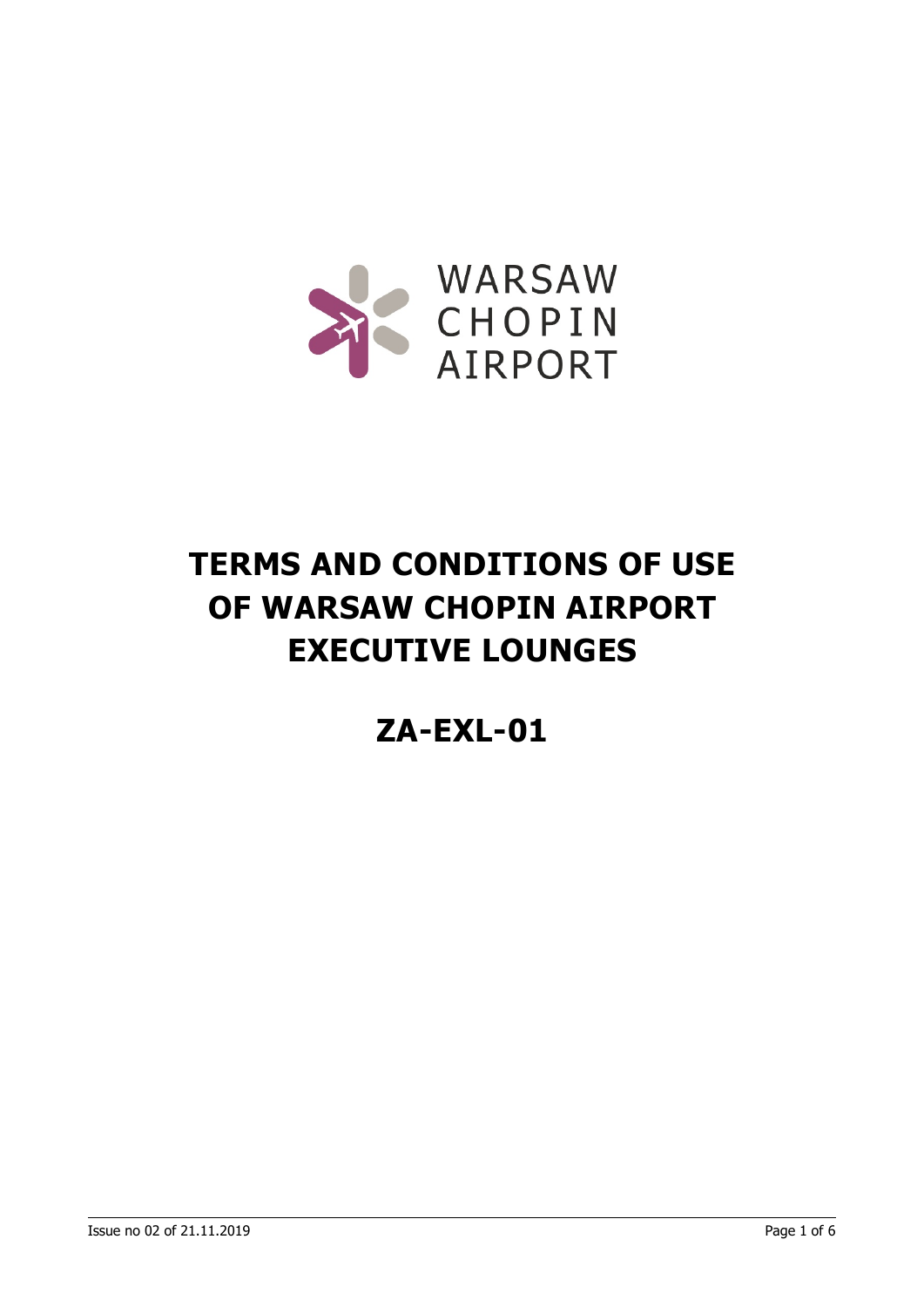

# **TABLE OF CONTENTS**

| 1. | PERSONS ENTITLED TO USE WARSAW CHOPIN AIRPORT EXECUTIVE LOUNGES | 3               |
|----|-----------------------------------------------------------------|-----------------|
| 2. | RULES OF USE OF EXECUTIVE LOUNGES AT WARSAW CHOPIN AIRPORT      | 3               |
| 3. | SCOPE OF SERVICES PROVIDED AT EXECUTIVE LOUNGES                 | 3               |
| 4. | PRICE LIST AND TERMS OF PAYMENT                                 | $\overline{4}$  |
| 5. | <b>CONTACT</b>                                                  | 5               |
| 6. | DEFINITIONS AND ABBREVIATIONS                                   | 5               |
|    | 6.1. Definitions                                                | 5               |
|    | 6.2. Abbreviations                                              | 5               |
|    | 7. LIST OF ASSOCIATED DOCUMENTS                                 | 6               |
| 8. | LIST OF DOCUMENT USERS                                          | $6\phantom{1}6$ |
| 9. | <b>LIST OF APPENDICES</b>                                       | 6               |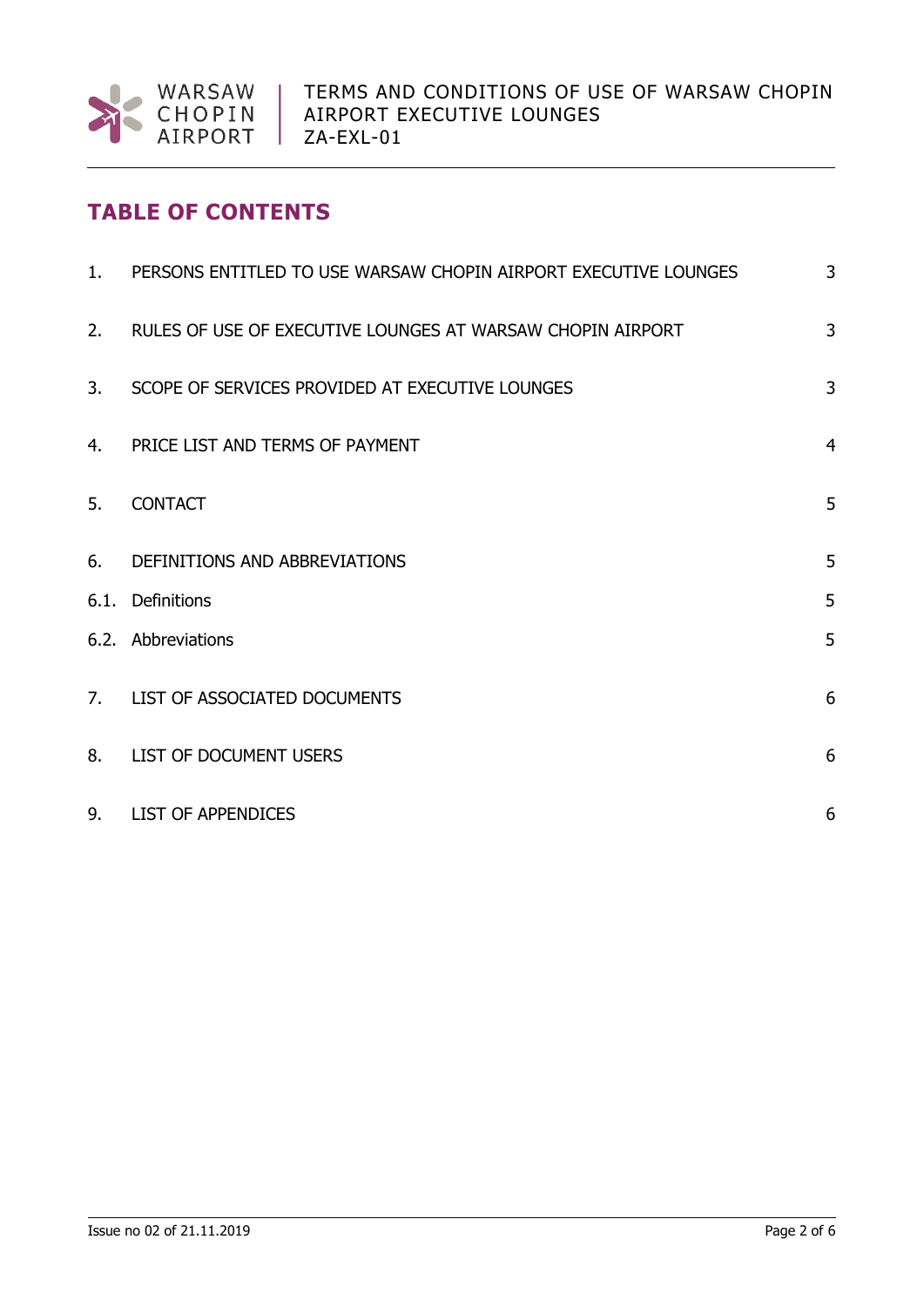#### **1. PERSONS ENTITLED TO USE WARSAW CHOPIN AIRPORT EXECUTIVE LOUNGES**

- 1. Persons departing from Warsaw Chopin Airport listed in appendix Z01-ZA-EXL-01 are entitled to use Warsaw Chopin Airport Executive Lounges free of charge.
- 2. Persons departing from Warsaw Chopin Airport, travelling in business class or holding loyalty cards listed in appendix Z02-ZA-EXL-01 are entitled to use Warsaw Chopin Airport Executive Lounges in accordance with airline regulations included in bilateral agreements.
- 3. Persons who paid a one-off charge at the Lounge reception desk as per the applicable price list included in appendix Z03-ZA-EXL-01 are entitled to use Warsaw Chopin Airport Executive Lounges.
- 4. Persons who paid the charge using the kiosk for the sale of non-aviation services, located at Warsaw Chopin Airport, in compliance with the terms stipulated in the Rules "Sale of Non-aviation Services at the Kiosk Located at Warsaw Chopin Airport" (RE-KIOSK-01).
- 5. Persons who bought a voucher for access to the Lounge or paid for access in advance by bank transfer, on the basis of a pro-forma invoice, are entitled to use Warsaw Chopin Airport Executive Lounges.
- 6. Business Pass / Business Pass Premium card holders and holders of one-off Business Pass Premium vouchers/single-entry tickets are entitled to use Warsaw Chopin Airport Executive Lounges in accordance with the "Rules of the Business Pass, Business Pass Premium Service at Warsaw Chopin Airport" (RE-FAST TRACK-03).
- 7. Persons who hold cards issued by PPL and agencies and organizations bound by agreements with PPL, in accordance with the provisions of such agreements.

# **2. RULES OF USE OF EXECUTIVE LOUNGES AT WARSAW CHOPIN AIRPORT**

The detailed rules of use of Executive Lounges are included in the "Rules of use of Warsaw Chopin Airport Executive Lounges" (RE-EXL-01).

#### **3. SCOPE OF SERVICES PROVIDED AT EXECUTIVE LOUNGES**

- 1. Services available at Executive Lounges include:
	- a) snacks and meals (cold snacks, warm meals, alcoholic and non-alcoholic beverages);
	- b) access to Polish and foreign daily newspapers and magazines;
	- c) Internet access through PCs and free Wi-Fi;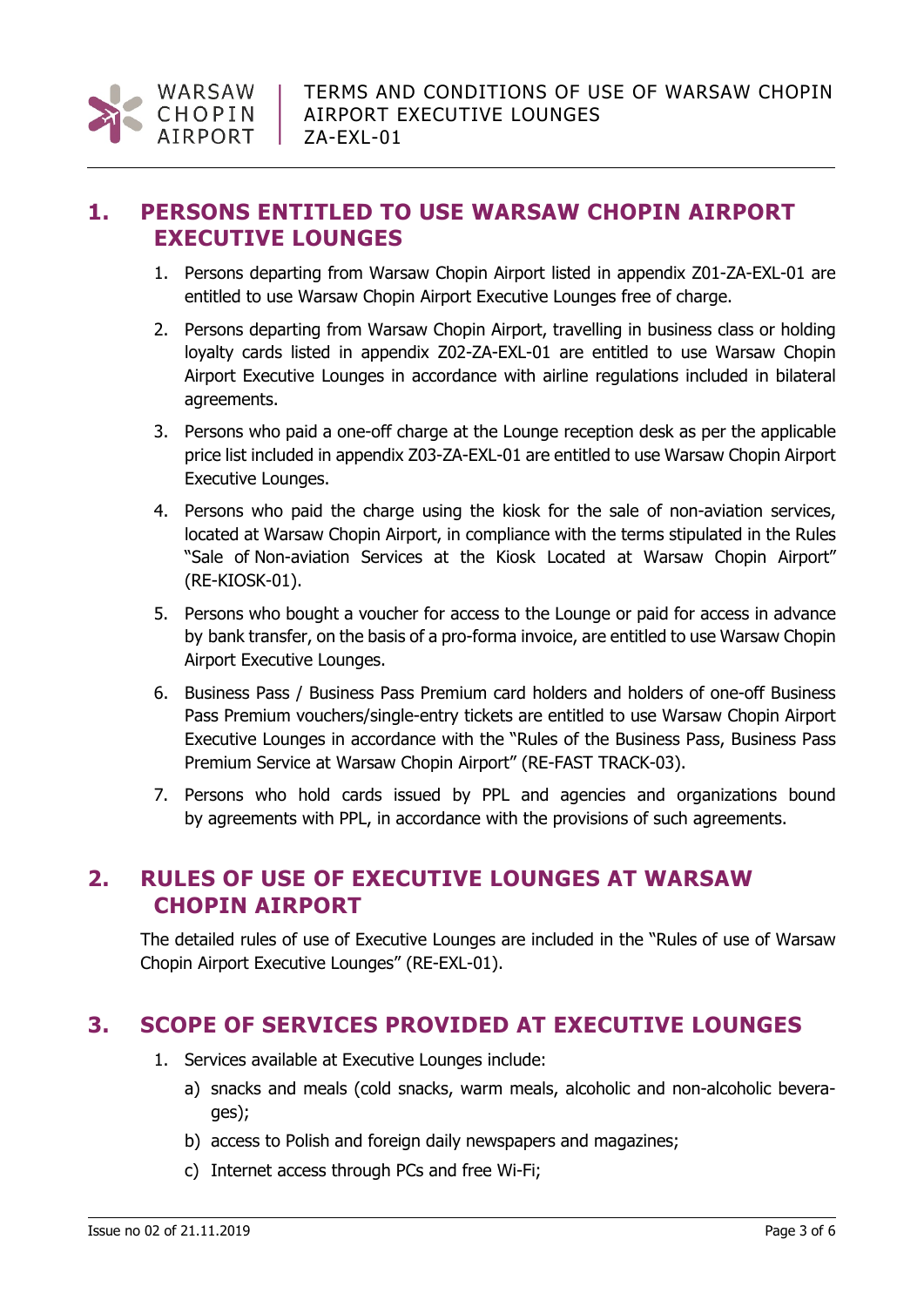

- d) additional power sockets for charging electronic equipment;
- e) a TV with terrestrial digital television channels;
- f) flight information screens;
- g) showers, toilets, an accessible toilet;
- h) baby changing tables and a baby care room (Preludium Lounge).
- 2. Executive Lounge staff:
	- a) provides bar service on an ongoing basis, full offer available;
	- b) maintains cleanliness and order in the Lounge.
- 3. If additionally requested, the Executive Lounge staff provides assistance in obtaining flight, bus or train information.

# **4. PRICE LIST AND TERMS OF PAYMENT**

- 1. Accessing Chopin Airport Executive Lounges requires earlier booking. The Lounges are available to passengers every day between:
	- a) Bolero Lounge 6:00 23:00,
	- b) Fantazja Lounge 5:00 23:00,
	- c) Preludium Lounge 4:00 23:00.
- 2. Persons listed in appendix Z01-ZA-EXL-01 are entitled to use Executive Lounges free of charge without time restrictions.
- 3. The one-off charge for accessing an Executive Lounge is specified in the valid price list – appendix Z03-ZA-EXL-01.
- 4. The charge can be paid by cash (in PLN) or credit/debit card at the Lounge reception desk.
- 5. One-off entry can be purchased at the kiosk for the sale of non-aviation services, located on level +200 in the public area of the Warsaw Chopin Airport Departures Hall in accordance with the terms stipulated in the Rules "Sale of Non-aviation Services at the Kiosk Located at Warsaw Chopin Airport" (RE-KIOSK-01).
- 6. If the payment for using the Lounge is made by bank transfer, it should be effected within the deadline and to the bank account specified on the invoice.
- 7. The payment effective date is the date on which the a/m bank account is credited with the amount due.
- 8. All additional information can be obtained by contacting the Executive Lounge Passengers Service Section (THHVE) and Terminal Services Sales Section (THHPT), at the specified phone numbers.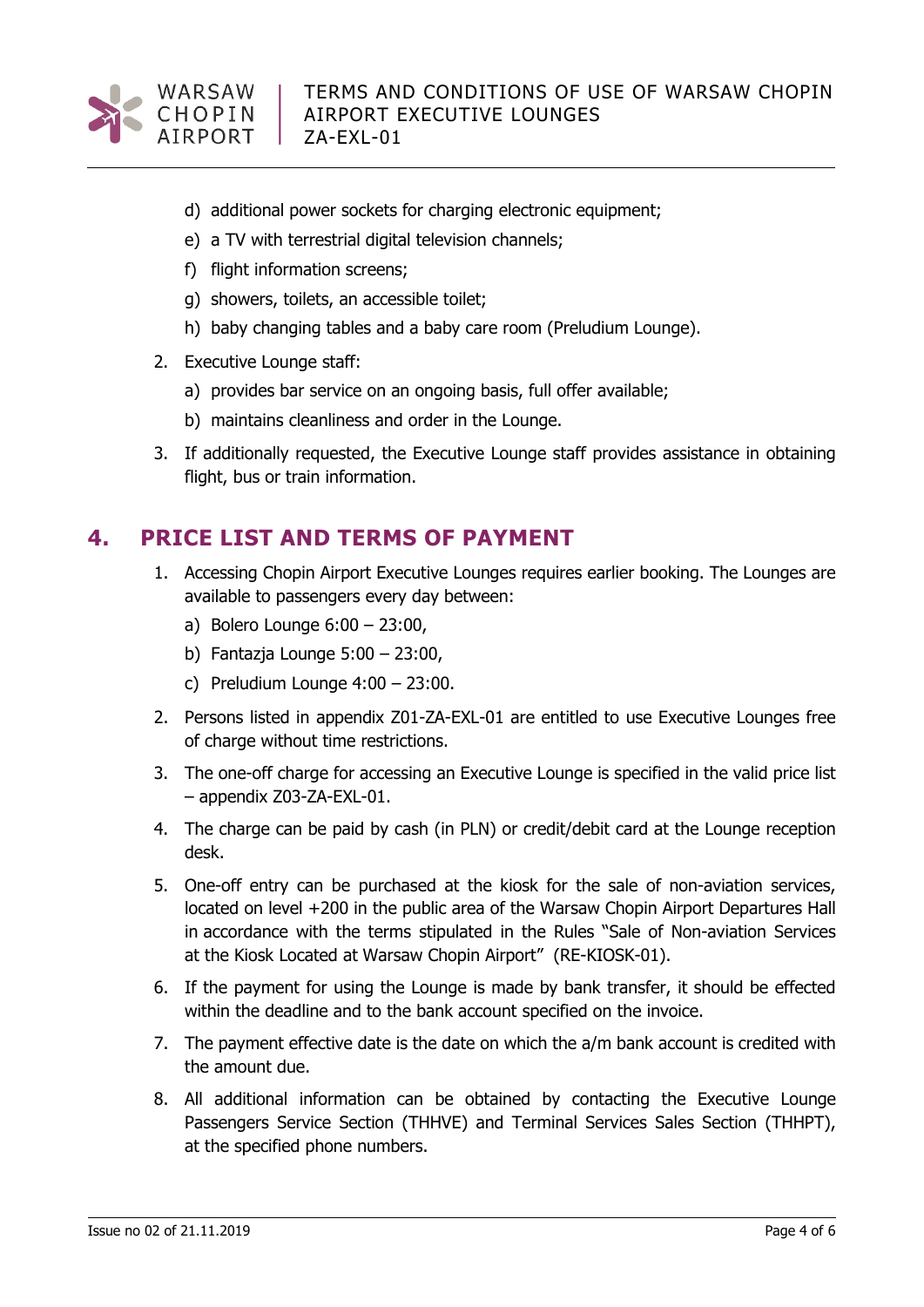

# **5. CONTACT**

- 1. Passenger service Executive Lounge Passengers Service Section **Lounge Coordinators / Acting Shift Managers**:
	- a) phone: (+48) 22 650 22 05,
	- b) fax: (+48) 22 650 27 66,
	- c) e-mail: [KoordynatorzyExl@polish-airports.com;](mailto:KoordynatorzyExl@polish-airports.com)
- 2. Contracts/terms of cooperation Terminal Services Sales Section **Lidia Gadacz-Jaczewska**:
	- a) phone: (+48) 22 650 13 21,
	- b) e mail: [l.gadacz-jaczewska@polish-airports.com.](mailto:l.gadacz-jaczewska@polish-airports.com)

# **6. DEFINITIONS AND ABBREVIATIONS**

# **6.1. Definitions**

| Loyalty card                           | A personal card issued by the airline to a passenger participating in a given<br>airline's / alliance's loyalty programme.<br>THHVE's own definition                                                                                        |  |
|----------------------------------------|---------------------------------------------------------------------------------------------------------------------------------------------------------------------------------------------------------------------------------------------|--|
| Lounge<br>reception desk               | A reception area at Executive Lounges, located next to the main entry<br>to the Lounge.<br>THHVE's own definition                                                                                                                           |  |
| <b>Executive</b><br>Lounge /<br>Lounge | A dedicated area for resting and waiting for the flight available to entitled<br>passengers or persons who paid a one-off charge as per the applicable<br>price list, located in the Chopin Airport transit area.<br>THHVE's own definition |  |
| <b>FAST TRACK</b><br><b>Service</b>    | A service provided at Warsaw Chopin Airport allowing the passenger<br>to use a fast access security checkpoint.<br>"Rules of Business Pass, Business Pass Premium Service at Warsaw Chopin Airport"<br>(RE-FASTTRACK-03)                    |  |
| <b>Free entry</b>                      | Passenger's obtaining of one-off access to an Executive Lounge upon<br>payment of a charge as per the applicable price list.<br>THHVE's own definition                                                                                      |  |